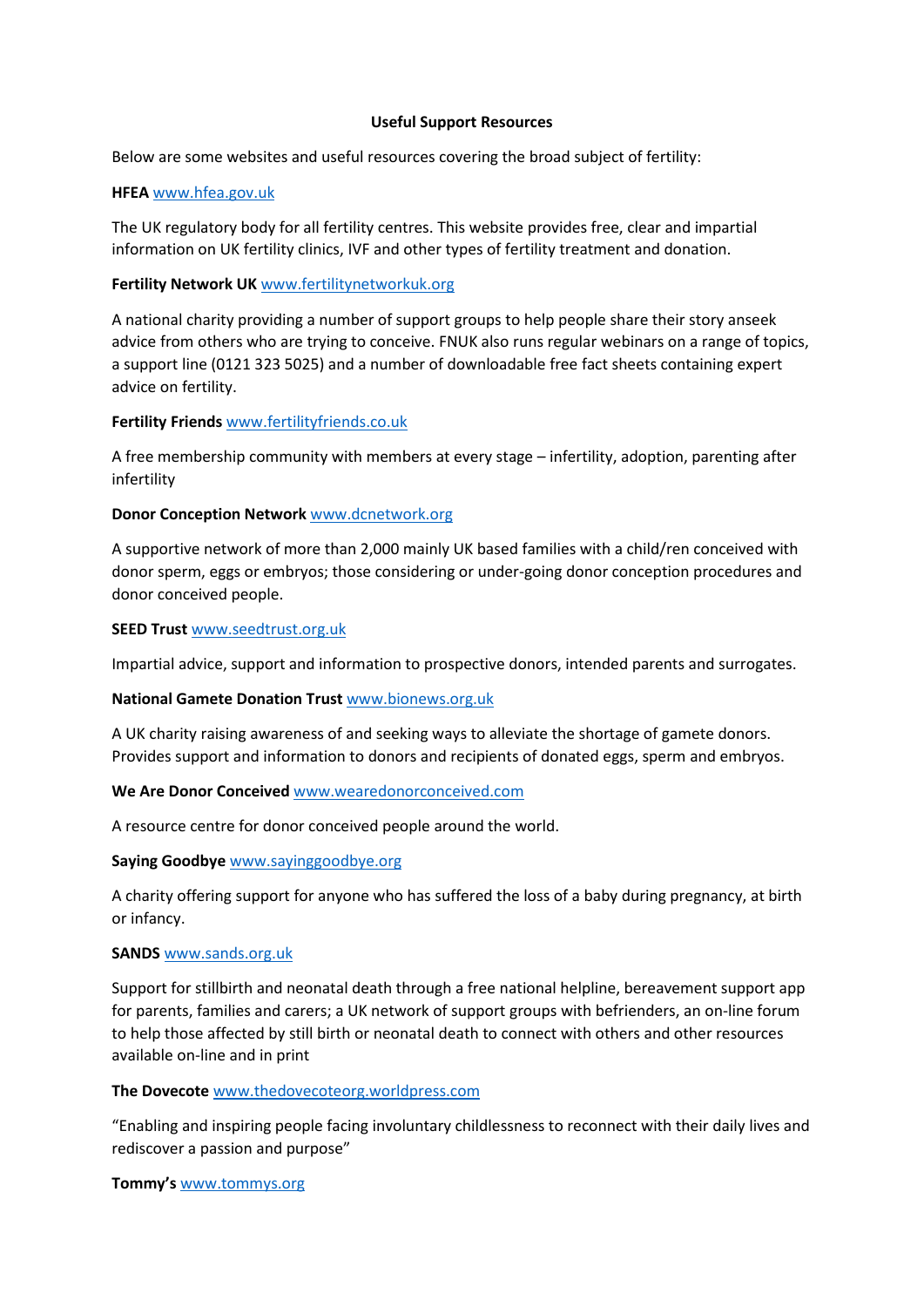Support for parents and families who lose a baby, experience premature birth and to help with a healthy pregnancy

### **Miscarriage Association** [www.miscarriageassociation.org.uk](http://www.miscarriageassociation.org.uk/)

Helpline, on-line and other resources to support people affected by miscarriage

#### **Gateway Women** [www.gateway-women.com](http://www.gateway-women.com/)

A global friendship and support network for childless women due to infertility or circumstances

## **Men's Health Forum** [www.menshealthforum.org.uk](http://www.menshealthforum.org.uk/)

A charity providing support and information around men's health

## **The Mens Fertility Forum** [www.mensfe.net](http://www.mensfe.net/)

Support and information around male fertility

## **HIM Fertility Campaign** [www.himfertility.com](http://www.himfertility.com/)

Started by the comedian and presenter, Rhod Gilbert, this forum provides information and support for men experiencing fertility issues

## **The Ectopic Pregnancy Trust** [www.ectopic.org.uk](http://www.ectopic.org.uk/)

Offers support to those affected by an early pregnancy complication, discussion forums, a helpline and treatment leaflets

#### **Antenatal Results and Choices** [www.arc-uk.org](http://www.arc-uk.org/)

Support for parents through antenatal screening. Offers a helpline, a forum and information on tests

#### **Endometriosis Society** [www.endometriosis-uk.org](http://www.endometriosis-uk.org/)

Information and support to those affected by this condition.

#### **Polycistic ovary Syndrome** [www.verity-pcos.org.uk](http://www.verity-pcos.org.uk/)

Information and support for those affected by this condition.

#### **Surrogacy UK** [www.surrogacyuk.org](http://www.surrogacyuk.org/)

## **The Morgan Centre for research into Everyday Lives (Manchester)**  [www.socialsciences.manchester.ac.uk](http://www.socialsciences.manchester.ac.uk/)

A centre for excellence for research in the fields of life and relationships – a research theme is being and egg or sperm donor. Leaflets and videos are available to explore research findings. Please see book reference below (Dr Petra Nordqvist). Dr Nordqvist is the Co-Director of the Centre.

# **Myivfanswers.com (Stronger Together)** [www.myivfanswers.com](http://www.myivfanswers.com/)

A library of webinars covering a host of information and opinion from experts on IVF and related topics.